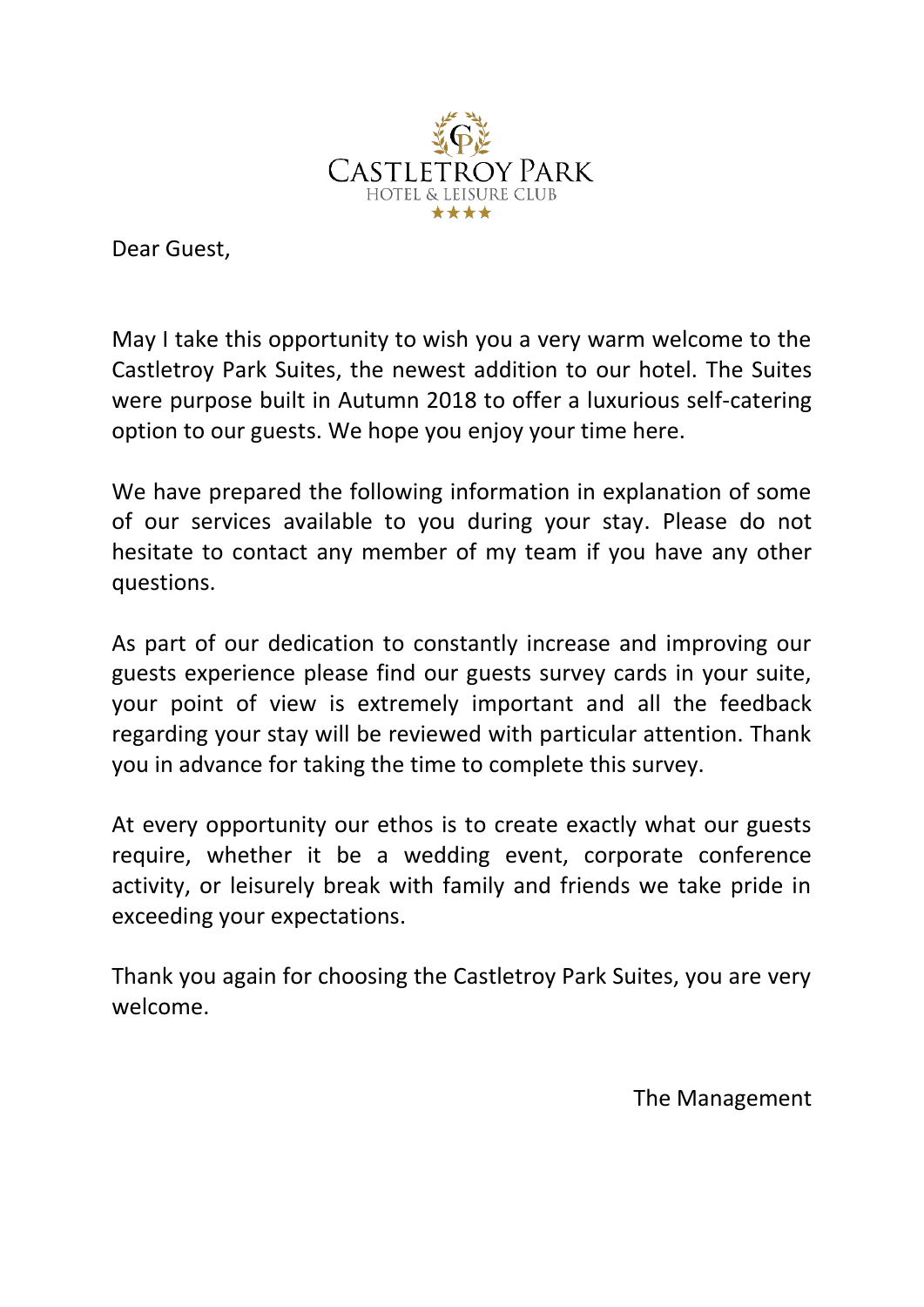# **Suite Amenities & Operation**

## *Air Conditioning & Heating*

- Power the unit using ON / OFF button. Green light will indicate that the unit is on.
- The below symbols will allow to set the room temperature to your liking. Please ensure that the symbol appears on the unit screen.



■ Adjust the temperature by pressing arrows up or down.



▪ Change the fan speed to ensure faster room temperature adjustment.



■ Please allow at least 10 minutes for the room temperature to adjust.

*Should you have any further queries please dial '0' for reception.*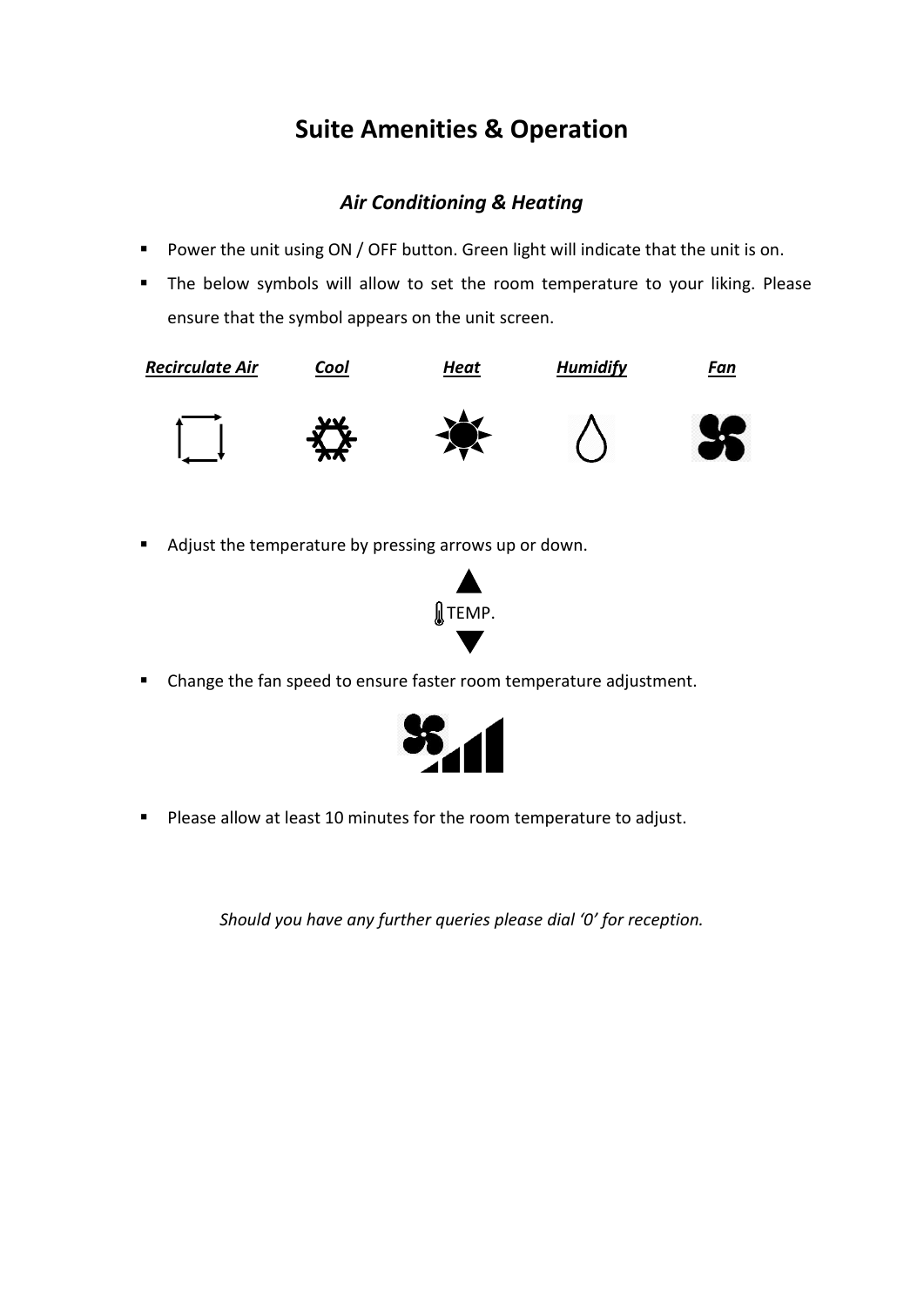## *Induction Hob*

**Note!** To operate the induction hob a pot or pan must be on the ring. Once removed from the ring the heat source will stop**.** 

- Put your finger on the power button on the right-hand side to turn on the hob.
- Then place your finger on the hob control to the left of the power button. Top one is for the rear ring front one is for the front ring to activate.
- Touch the plus or minus signs to bring the hob to the desired heat required.
- Turn the ring off by scrolling down to 0.
- Turn the whole cooktop off by touching the on/off control.

## *Built in Extraction Fan*

Pull the hood out to operate the Extraction Fan.

Controls are under the hood and can be adjusted to 1,2 & 3 to the desired level.

## *Telephone*

- To call the Hotel Dial 0 for Hotel Reception.
- To dial between Suites put 700 then the Suite number after this:

For example, 7001, 7008, 7015.

■ For an outside line please dial (9) and then the desired phone number.

Please contact the Hotel Operator should you need assistance in obtaining calls or information concerning telephone charges.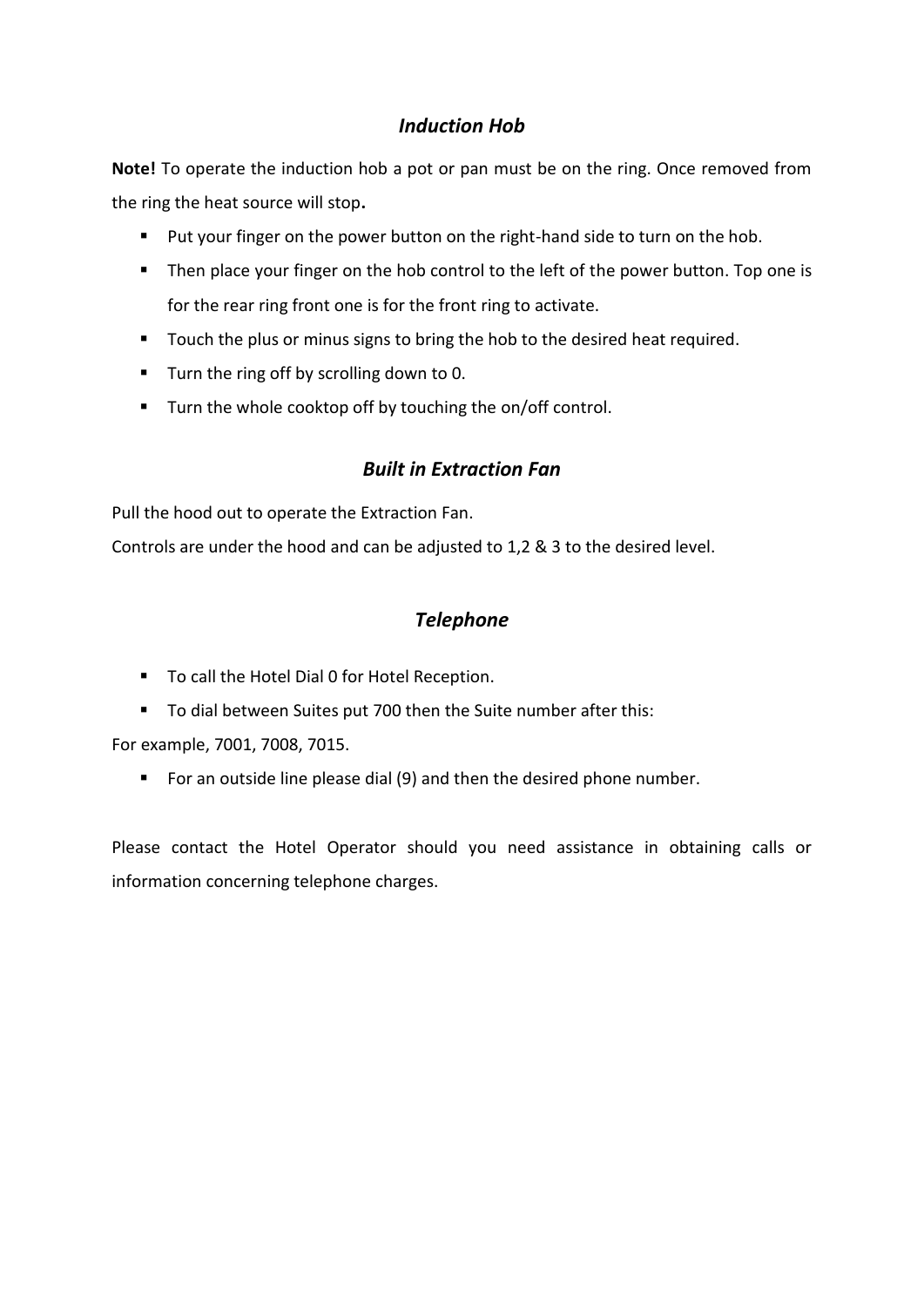## *Dishwasher*

- For normal soiled loads that need a quick wash we advise the 90-minute cycle. Press the **P** button to bring the indicator to the clock indicator with 90 written at the base. (4<sup>th</sup> Button in from left side). Add your detergent pouch into the opening on the door and close. When you close the door of the dishwasher it will come on.
- For a rapid 30-minute wash move the indicator to the indicator with the glass cup on it and follow instructions above for detergent pouch etc.
- For pots & pans to be washed in the dish washer this cycle takes 165 minutes and is the indicator with the pot on it (first one on indicator)
- The hour buttons are delay buttons to delay the wash by so many hours

| Program          | <b>Cycle Selection Information</b>                                                                                                                                                                 | <b>Description of</b><br>Cycle                                                         | <b>Running</b><br><b>Time</b> | <b>Rinse Aid</b> |
|------------------|----------------------------------------------------------------------------------------------------------------------------------------------------------------------------------------------------|----------------------------------------------------------------------------------------|-------------------------------|------------------|
| <b>Intensive</b> | For heaviest soiled crockery,<br>and normally soiled pots, pans,<br>dishes etc with dried on soiling.                                                                                              | Pre-Wash 50°C<br>Wash $60^{\circ}$ C<br>Rinse<br>Rinse<br>Rinse 70°C<br><b>Drying</b>  | 165 min.                      | <b>Yes</b>       |
| <b>Normal</b>    | For normally soiled loads such<br>as pots, plates, glasses and<br>lightly soiled pans.                                                                                                             | Pre-Wash 45°C<br>Wash $55^{\circ}$ C<br>Rinse<br>Rinse $65^{\circ}$ C<br><b>Drying</b> | 175 min.                      | Yes              |
| <b>ECO</b>       | Standard Programme suitable<br>to clean normally soiled<br>tableware and is most efficient<br>programme in terms of its<br>combined energy and water<br>consumption for that type of<br>tableware. | Pre-Wash<br>Wash $45^{\circ}$ C<br>Rinse $65^{\circ}$ C<br><b>Drying</b>               | 190 min.                      | Yes              |
| 90-Min           | For normally soiled loads that<br>need a quick wash.                                                                                                                                               | Wash $45^{\circ}$ C<br>Rinse<br>Rinse $65^{\circ}$ C<br><b>Drying</b>                  | 90 min.                       | Yes              |
| Rapid            | As shorter wash for lightly<br>soiled loads and quick wash.                                                                                                                                        | Wash $45^{\circ}$ C<br>Rinse $50^{\circ}$ C<br>Rinse 55°C                              | 30 min.                       | N <sub>o</sub>   |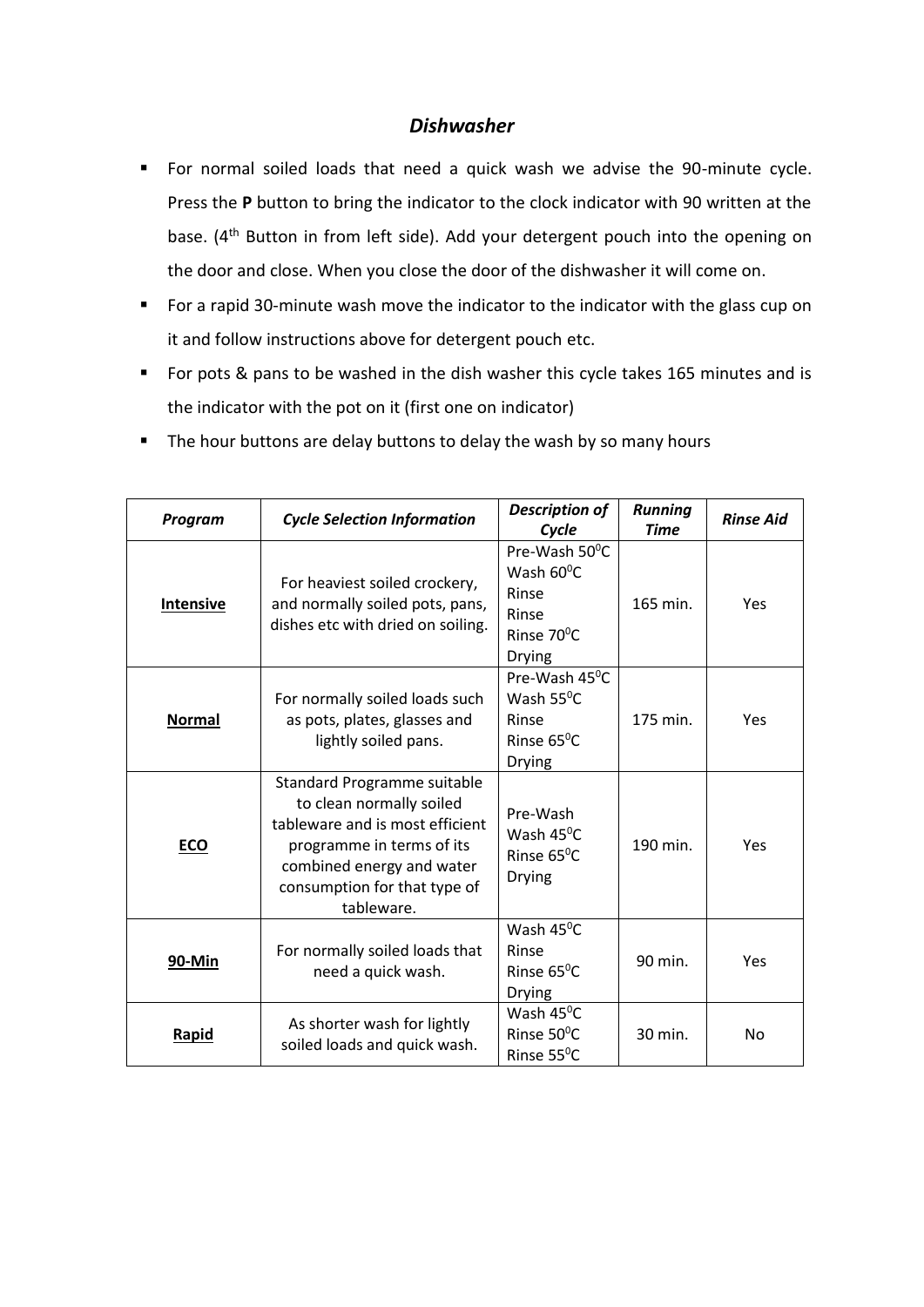## *Microwave*

To quick start using the normal microwave function press the Start / +30 second / Confirm button to the desired time required

Press "Micro/Grill/Combi" the LED will display "P100", and press "Micro/Grill/Combi" a few times or turn the round knob to choose the power you want, and "G", "C-1" or "C-2" will display for each added press.

Then press "Start/+30Sec/Confirm" to confirm, and turn the round knob to set cooking time from 0:05 to 95:00.

Press "Start/+30Sec/Confirm" again to start cooking.

Example: If you want to use 55% microwave power and 45% grill power (C-1) to cook for 10 minutes, you can operate the oven as the following steps.

- Press "Micro/Grill/Combi" once, the screen display "P100"
- Press "Micro/Grill/Combi" a few times or turn the round knob to choose combi 1 mode.
- Press "Start/+30Sec./Confirm" to confirm, and the screen displays "C-1"
- Turn the round knob to adjust the cooking time until the oven displays "10:00"
- Press "Start/+30Sec./Confirm" to start cooking.

Note: If half the grilling time passes, the oven sounds twice, this is normal. In order to have a better effect when grilling food, you should turn the food over, close the door, and then press "Start/+30Sec/Confirm" to continue cooking.

If there is no operation, the oven will continue cooking.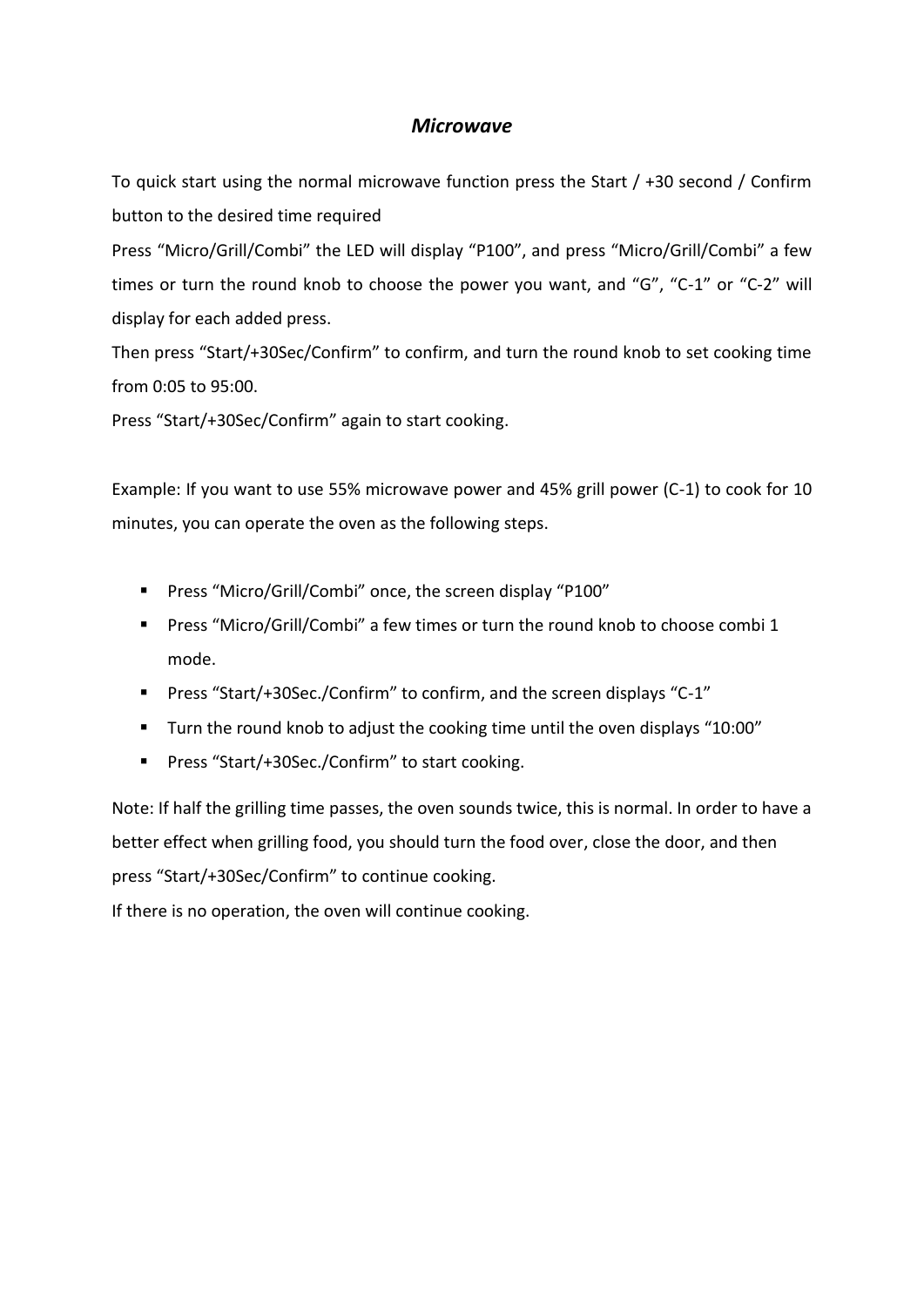## *Television Listings*

To bring up the TV Channel listing Press EPG button on the left of the remote control just below half way down. Select your desired channel from this. Or browse channels with the Programme up and down arrow.

## *Non-Smoking*

All Suites are Non-Smoking.

A heated smoking area is located to the right of the main entrance to the hotel.

*There is a fine of €100 for smoking in a Suite to cover the cost of additional cleaning following departure. If there is any evidence of smoking in the room, this fine will be automatically charged to your card as the Suite cannot be let due to your smoking and the additional cleaning required after your departure. If you do smoke in the suite please expect this charge on your final bill upon departure.*

## *Suite Servicing*

Suites are serviced every three days of following departure. If you require additional service please contact reception this will be charged at a rate of €20.00 per extra service.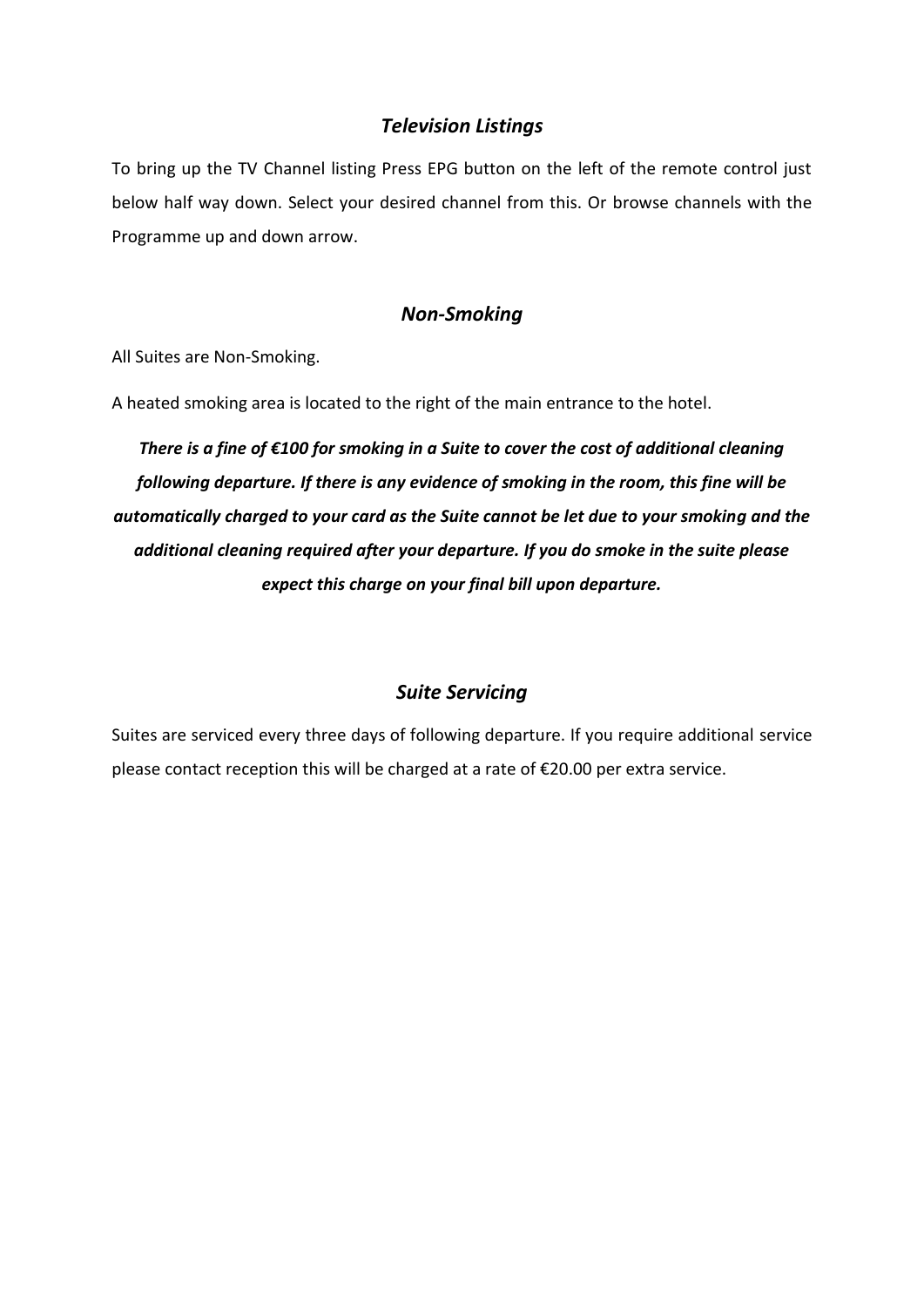# **Safety & Security**

Dial '0' for the Hotel Operator.

Throughout the Suite corridors 'Break Glass' alarm activation units are located to sound the alarm. A fire evacuation diagram is provided on the back of your guest room door. Please make your way to the assemble point located at the main entrance to the complex carpark to the left.

On arrival, all guests are urged to become familiar with the location of the fire exits, 'Break Glass' units and fire extinguishers.

An alarm test takes place on Monday morning at 11am where the alarm will sound for 10 seconds this is a test an evacuation is not necessary.

### **Once In Your Suite We Recommend That You:**

- 1. Become familiar with the walkways leading to and from your suite.
- 2. Choose a wall and as you walk to each exit, count the doors along that wall between the exit and your room. This helps you remember the distance and location of exits and may help you to find an exit when it is dark or smoky.
- 3. Locate the nearest fire extinguishers and 'Break Glass' unit to your room.
- 4. Inspect your suite and know how to open and close the windows.
- 5. Keep your suite key with you.

### **If You Discover a Fire**

If you discover a fire, smoke or unusual heat please remain calm and dial 0 for the Hotel Operator to report what you have seen.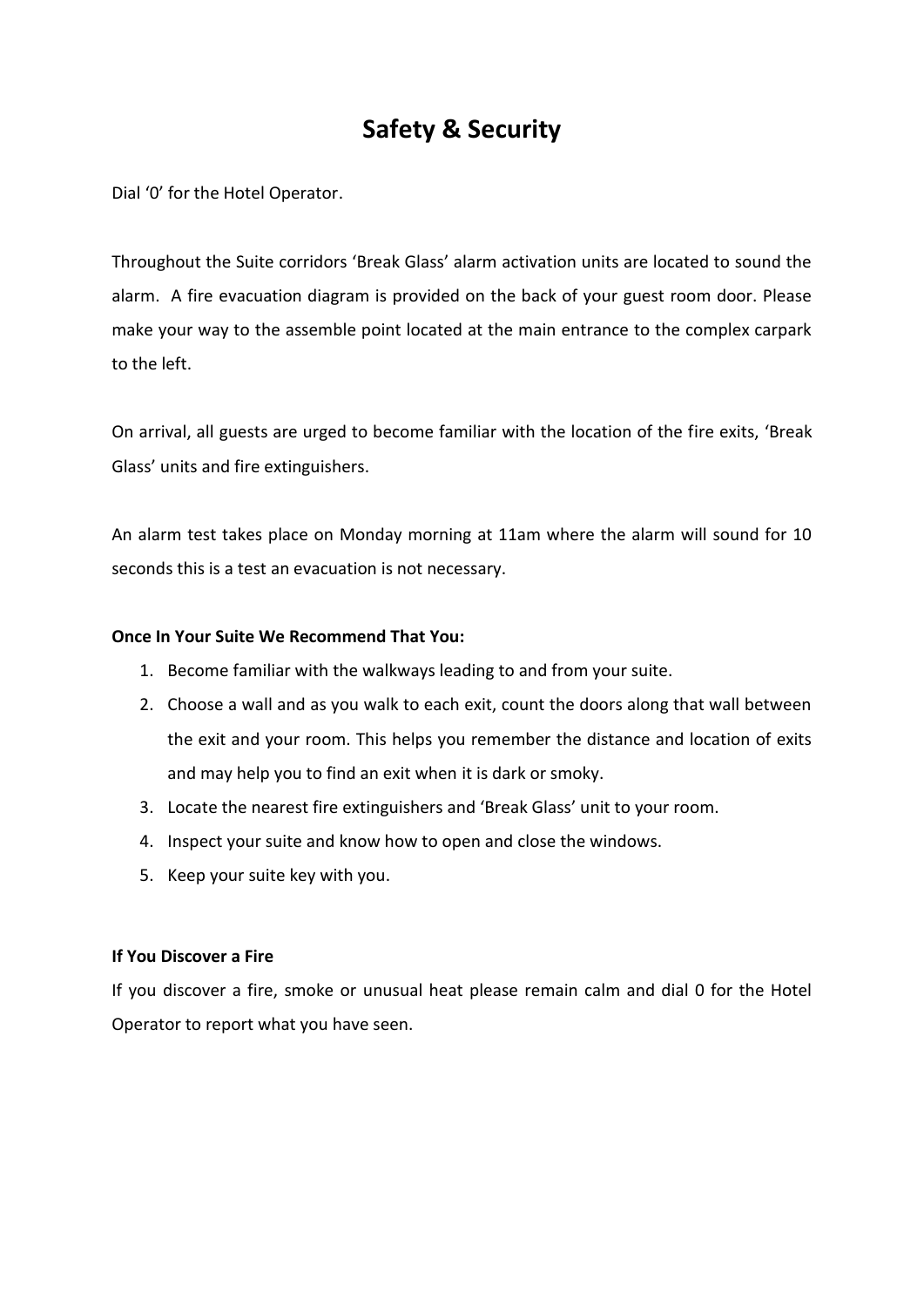### **To Evacuate**

- 1. Keep a wet cloth over your nose and mouth.
- 2. When you leave your room, take your room key with you.
- 3. Close all windows and doors as you leave the area.
- 4. Close the bedroom door behind you to help prevent the fire from spreading.
- 5. If there is smoke or it is dark, remain calm and proceed to the nearest fire exit, following the illuminated exit signs.
- 6. Hotel Personnel will direct you to the emergency assembly point to the front of the Hotel and left to the lower carpark.

### **If You Cannot Leave Your Suite**

- 1. Stuff a wet towel under the door.
- 2. Regularly re-moisten the wet cloths that are keeping the smoke out.
- 3. Hang a sheet out of your window to signal your presence to fire fighters. Keep the part of sheet still inside the room wet with water from the tub. Do not break the window. Keep the window closed.

### **Environmental Awareness**

As part of our commitment to the environment we the green team need your effort and support to help us achieve our goals & targets.

The following are some minor items that you could do for us during your stay in order to help us be more energy efficient at The Castletroy Park Suites.

- If you would like to re-use your towels leave those on the towel rails if you want them changed place them in the shower.
- Turn off all lights & air conditioning when leaving the room.
- Turn off the TV when leaving the room and any appliances you may have including plugging out chargers that are not in use.
- Avoid unnecessary use of water.
- Leave any recyclable items beside the general waste bin and we will dispose of them correctly.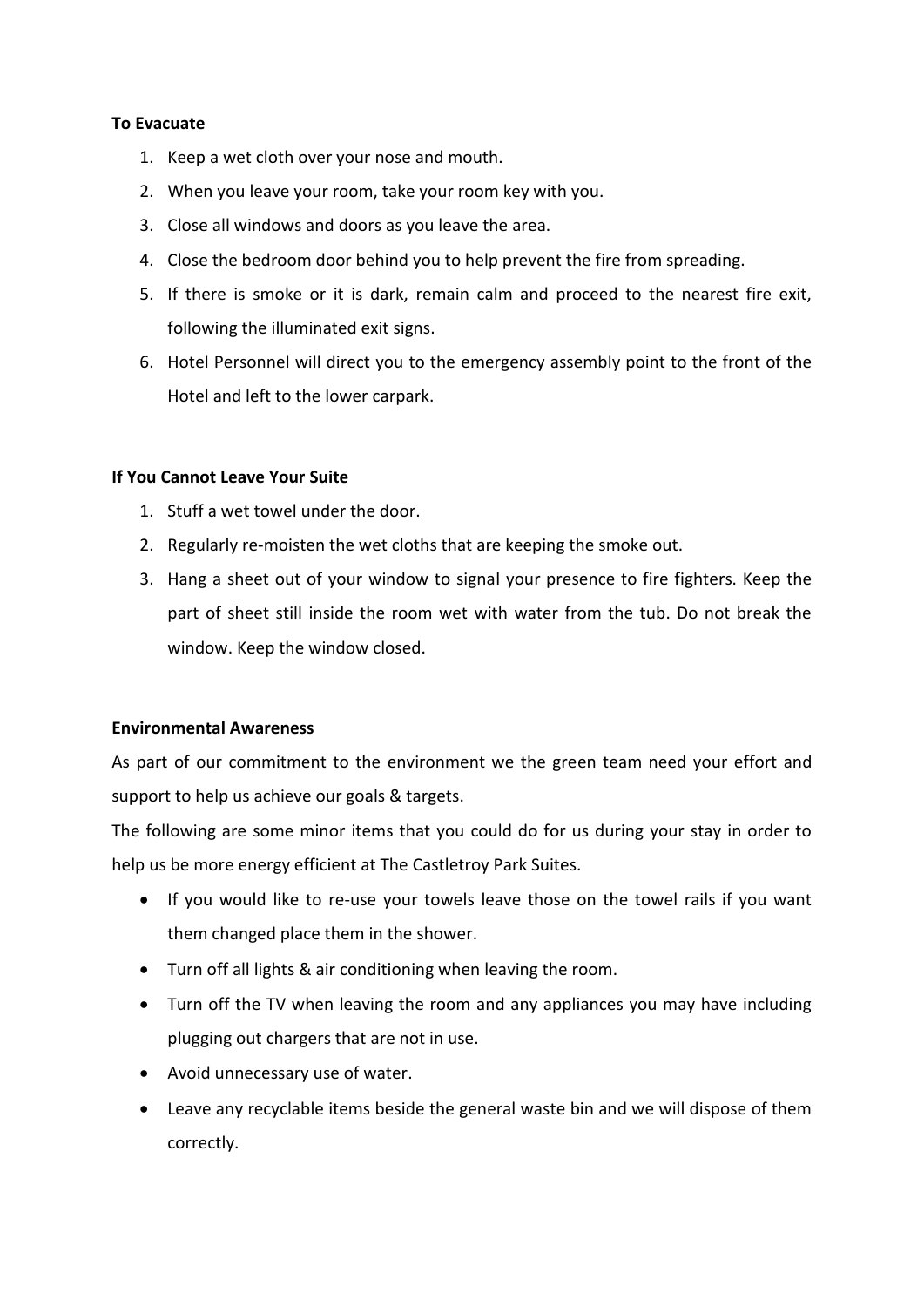# **GUEST DIRECTORY OF SERVICES**

*The facilities and services detailed in this directory are to assist you throughout your stay at the Castletroy Park Suites.*

### **Accommodation Services 1988 1988 1988 1988 1988 1988 1988 1988 1988 1988 1988 1988 1988 1988 1988 1988 1988 1988 1988 1988 1988 1988 1988 1988 1988 1988 1988 1988**

Our accommodation department will provide you with immediate assistance for items such as additional pillows, blankets and extra bathroom amenities. Should you have any other housekeeping requests, please contact Reception.

### **Airports**

| <b>Shannon</b>        | <b>Dublin</b>         | Cork                |
|-----------------------|-----------------------|---------------------|
| www.shannonairport.ie | www.dublinairport.com | www.corkairport.com |
| 00353 (0)61 712000    | 00353 (0)1 814 1111   | 00353 (0)21 313131  |

Shannon International Airport is found approximately 35 minutes from the Castletroy Park Hotel.

Transfers to both Cork and Dublin's airports are available with the M7 Express, Eireagle & Dublin Coach bus service; please ask the reception for the timetable and for booking assistance.

For live flight information, Security information and airport facilities please visit your airports website.

## **Boarding Passes / Printing**

Should you require a boarding pass printed please contact reception.

We also have a printing facility available at a minimal charge to guests who require it.

## **Baby Cots Contract Contract Contract Contract Contract Contract Contract Contract Contract Contract Contract Contract Contract Contract Contract Contract Contract Contract Contract Contract Contract Contract Contract Co**

Baby cots are provided for children under the age of three years of age at no extra cost, should you require a baby cot please contact the reception.

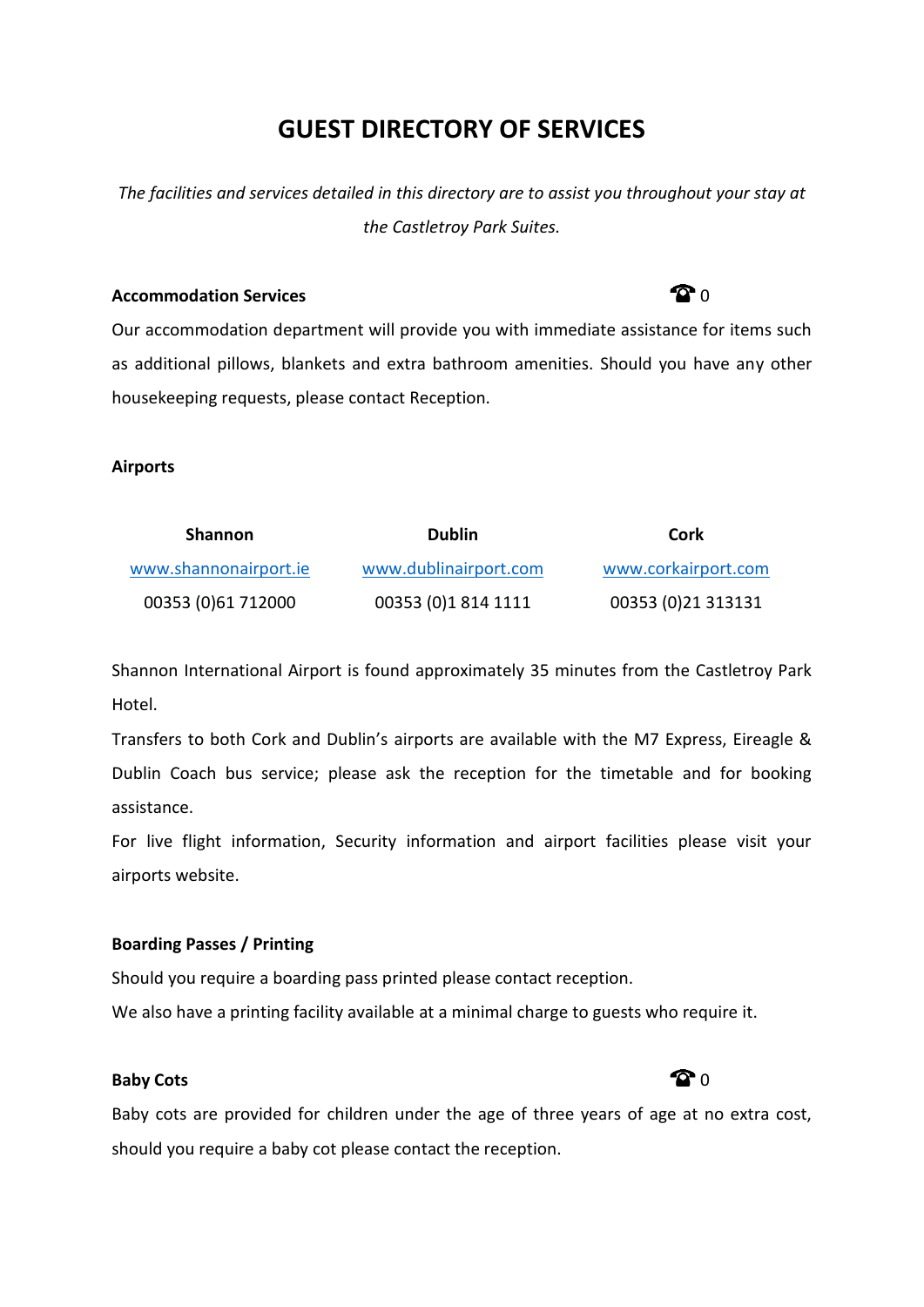### **Babysitting Services 1988 1988 1988 1988 1988 1988 1988 1988 1988 1988 1988 1988 1988 1988 1988 1988 1988 1988 1988 1988 1988 1988 1988 1988 1988 1988 1988 1988 19**

We would be delighted to organise a babysitter for you. Please contact Reception to make arrangements. It is requested that a minimum of 24 hours' notice be provided for this service. Reception will be able to advise you of applicable hourly rates.

#### **Banking Facilities**

All national banks can be found in Limerick city centre. An ATM machine at Bank of Ireland is located in front of the Hotel to the right. Foreign exchange facilities are available also at the bank.

### **Banqueting Services** 3103 / 3203

The Castletroy Park Hotel offers beautifully appointed private dining and conference rooms of varying sizes that can accommodate 10 to 400 people. Arrangements can be made for meetings, conferences, luncheons, dinners and special events. A Hotel sales representative would be happy to assist you

with any inquiries. Outside of office hours, please contact the manager on duty via Reception.

## **Beauty Room 3020**

We have a wide range of treatments available in our Beauty Room to help you unwind and relax during your stay for example facials, make up & massages. A brochure is located in your room with a list of all treatments. Reservations are required here.

## **Check Out Time Check Out Time 1 / 3201**

Check out time is at 11.00 am.

Late check outs may be requested at the reception this service is subject to availability an hourly rate of 20€ may apply. Clients that check out after 6.00 pm will be charged for the following night.

## **Chemist / Pharmacy Chemist / Pharmacy Chemist Chemist Chemist Chemist Chemist Chemist Chemist Chemist Chemist Chemist Chemist Chemist Chemist Chemist Chemist Chemist Chemist Chemist**

Castletroy Pharmacy is located in the commercial centre directly opposite the hotel. Opened Monday to Saturday, 9am – 6pm

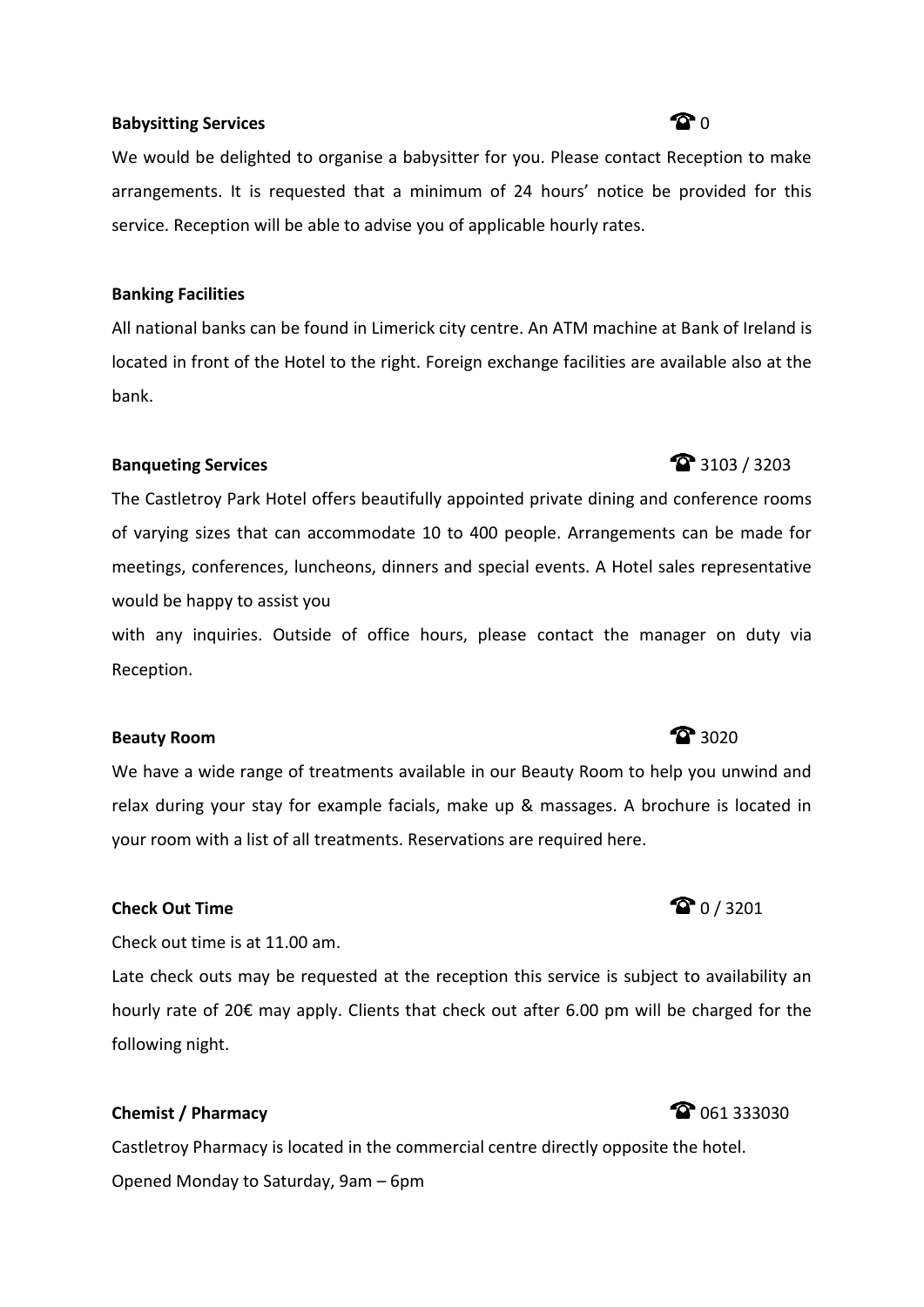### **Children's Activities and Amenities**

Please find below local facilities:

| <b>Funworld</b>    | <b>Delta Adventure Park</b> | <b>Thomond Park</b> |
|--------------------|-----------------------------|---------------------|
| www.funworld.ie    | www.adventurecity.ie        | www.thomandpark.ie  |
| 00353 (0)61 325088 | 0353 (0)61 423994           |                     |

**Church Services Church Services 161 330268** 

Milford Catholic Church is located at the front of the Hotel to the right and five minutes' walk.

Mass Times:

Saturday: 7.30pm

**Sunday:** 9am

10.30am

12 noon

7.30pm (no service in July / August)

## **Credit / Debit Cards**

Credit cards are widely accepted throughout the hotel.

For your convenience it is advised that you open your account at the reception simply be leaving your credit card details. We regret that Debit Cards cannot be accepted at check in. You are welcome to check your account at any time during your stay.

The Hotel accepts the following credit cards: American Express, Visa and MasterCard.

### **Deposit Box**

Guest safety deposit boxes are available at Reception. We advise that you secure any valuables in our safety deposit boxes as we do not accept responsibility for valuables left in the suites.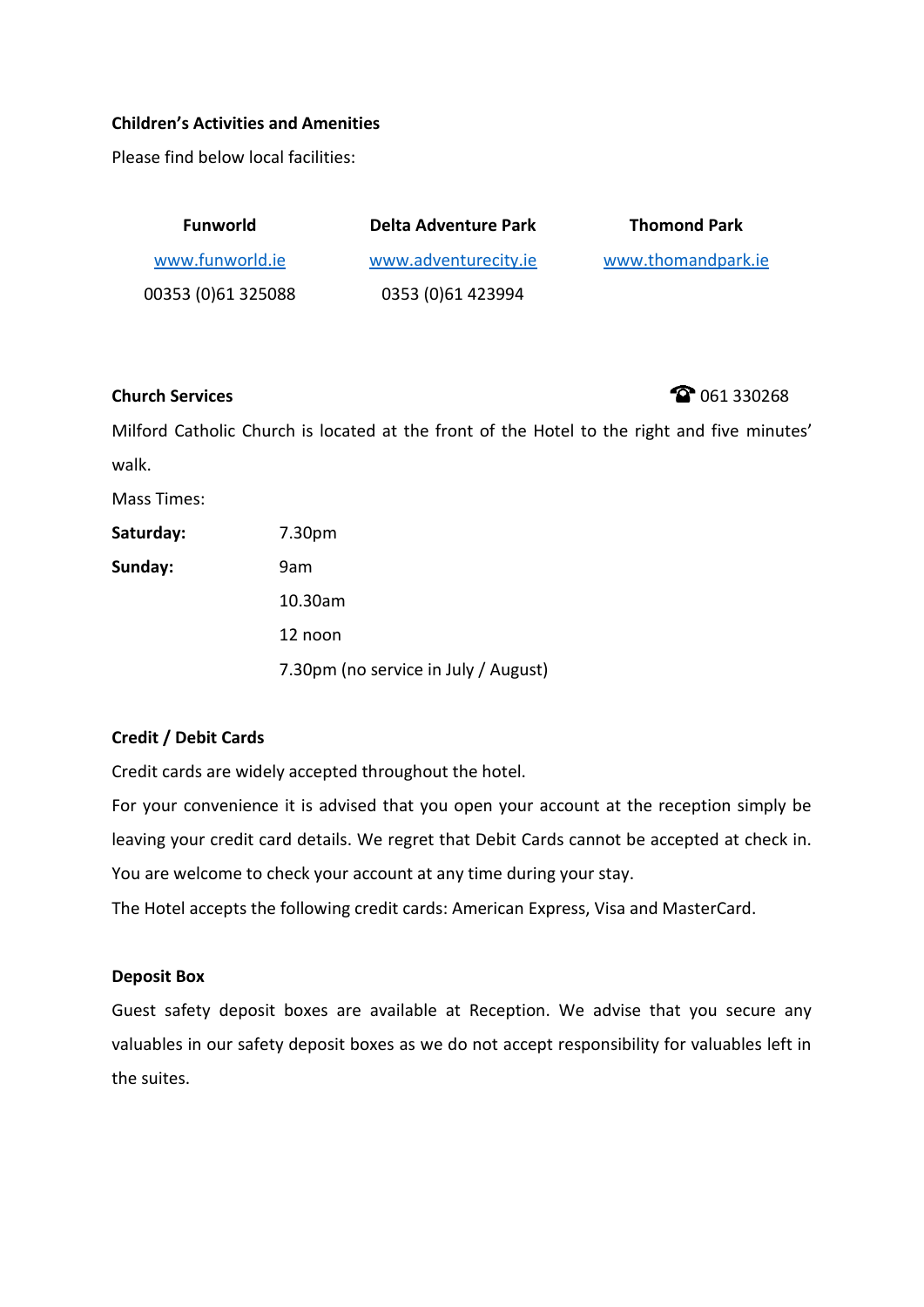### **Doctor Contact Contact Contact Contact Contact Contact Contact Contact Contact Contact Contact Contact Contact Contact Contact Contact Contact Contact Contact Contact Contact Contact Contact Contact Contact Contact Cont**

A local doctor is available Mon to Friday 9-5.30pm directly on the right of the entrance to the Suites Castletroy Medical Centre.

Outside of these hours Shannon doc can be contacted. Tel:1850 212 999

#### **Do Not Disturb**

If you do not want to be disturbed by the telephone, please dial "0" and advise Reception. Calls will be diverted and messages taken. Also, please place the "Do Not Disturb" sign outside your door.

#### **Drinking Water**

The tap water in your room is safe to use for tea/coffee making facilities.

#### **Dry Cleaning and Laundry**

A same-day laundry and dry-cleaning service is available Monday to Friday. Garments received by 9.15 am will be returned by 5.30 pm the same day. Laundry slips and drycleaning slips are located in the top drawer of your dresser. Should you require mending, please indicate the exact details on the laundry slip. Please place all garments and laundry slips in one of the laundry bags provided, and leave at reception for collection.

*No laundry or dry-cleaning service is provided on Saturdays & Sundays or Public Holidays*.

#### **Wireless Internet Access**

For your convenience the Suite offers wireless internet access throughout the hotel on a complimentary basis via Prowinet Wifi. You will be required to enter your name & e-mail address prior to access. Should you require further assistance, please contact reception.

The main Hotel also has a computer available for Guests please contact reception for further information.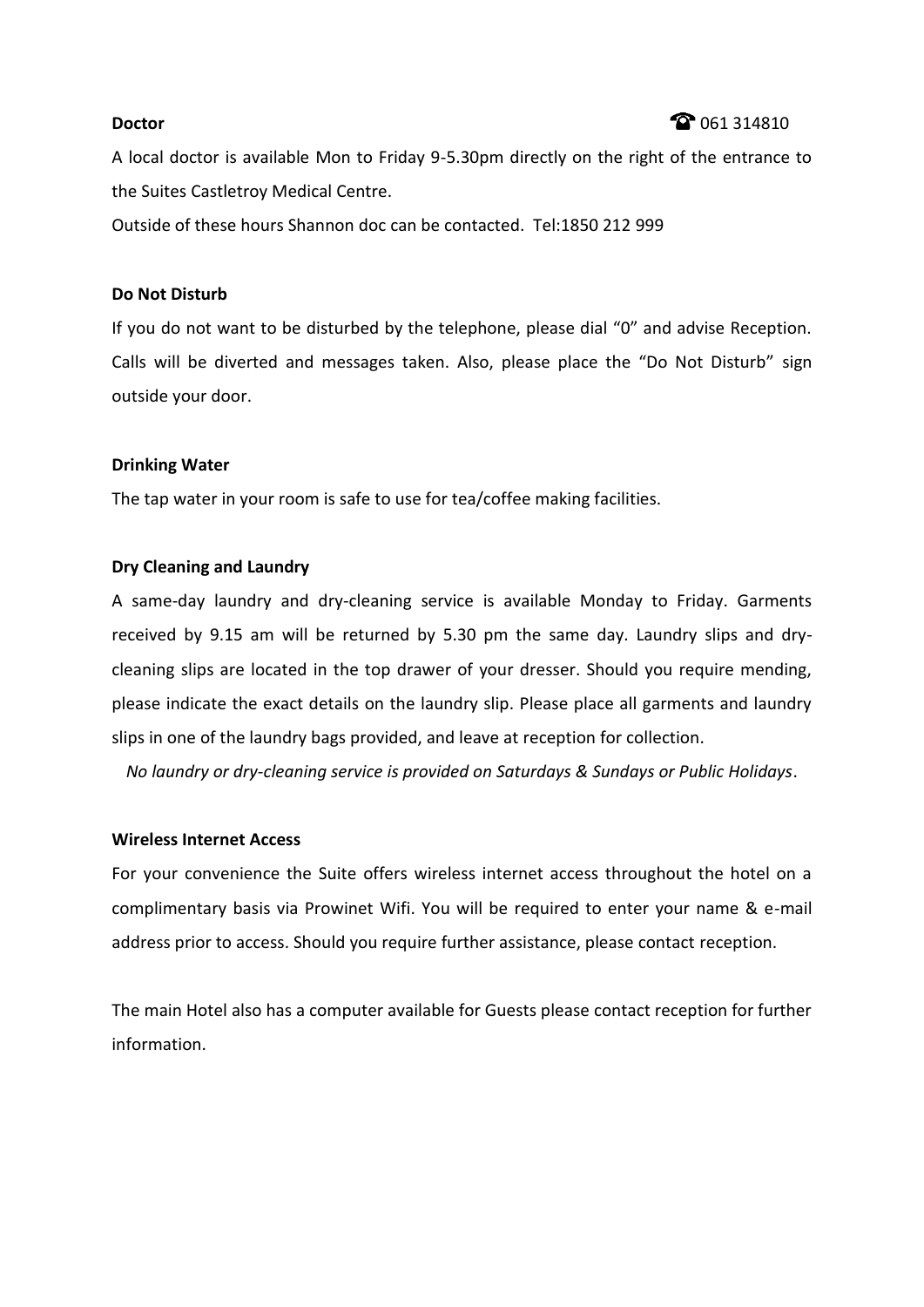#### **Facsimile**

You may send or receive a facsimile on a 24 hour basis. Reception will be happy to assist you with sending and receiving facsimiles. All incoming facsimiles are delivered directly to guests rooms.

#### **First Aid**

A first aid kit is available at Reception. A Hotel first aider is always on duty contact reception should you require immediate assistance. The Hotel also has s Defibrillator on site.

#### **Florist / Flowers**

Our local florist would be happy to provide for any floral requirements. Service is available between the hours of 9.00 am and 5.00 pm except on Sundays and Public Holidays. Notice may be necessary for some requirements. Please contact Reception for information or assistance.

#### **Golf**

| <b>Ballyneety Golf Club</b> | <b>Castletroy Golf Club</b> | <b>Limerick Golf Club</b> |
|-----------------------------|-----------------------------|---------------------------|
| www.ballyneetygolfclub.com  | www.castletroygolfclub.ie   | www.limerickgolfclub.ie   |
| 061351881                   | 061 335753                  | 061 415146                |

#### **Hairdryers**

Hairdryers are available in all suites located at the side of the dressing table in your Suite.

## **Hair Dresser** 201110

Appointments can be made with our local hairdresser "Velvet" which is located in the commercial centre opposite the Hotel

## **Leisure Facilities 3020**

Access to the leisure centre is directly across from the main entrance to the Suites if you walk along the side of the building. Facilities include a 20M Swimming Pool, Jacuzzi, Sauna, Steam Room, Full Aerobic and Weight gym available free of charge to all residents.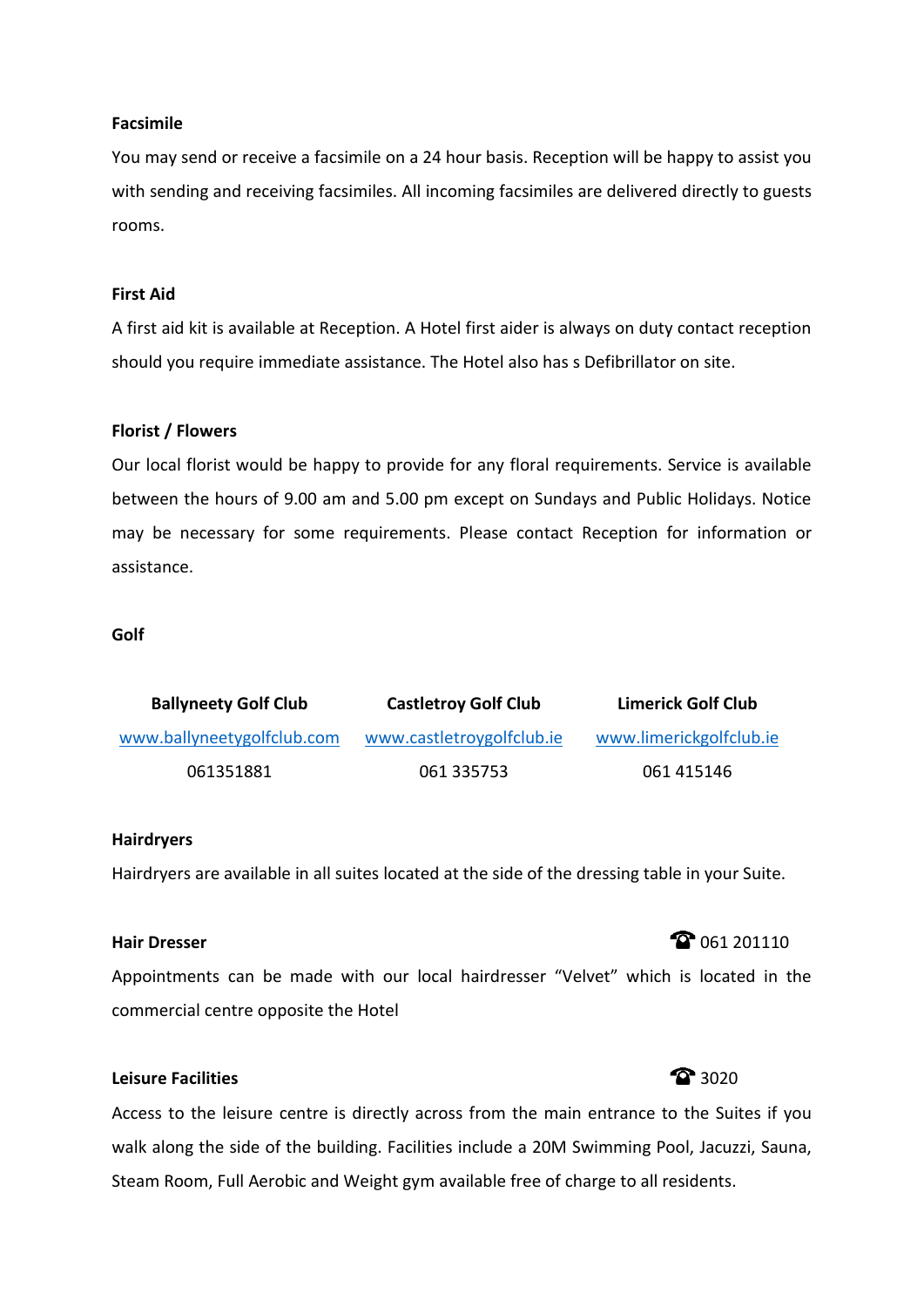Opening hours:

Monday - Friday 6:30am - 10.00pm Saturday, Sunday & Bank Holidays 8.00am - 8.30pm Children under the age of sixteen are welcome between the hours of: 9.00am – 7.00pm

**Please note**: Children under the age of sixteen years must be supervised by an adult at all times when in the pool also they are not permitted to use the gym, whirlpool, and sauna or steam room.

## **Lost and Found 0.000 CONTINUISTIC CONTINUIST 1.000 CONTINUIST 1.000 CONTINUIST 1.000 CONTINUIST 1.000 CONTINUIST**

In the event, that you misplace a personal article, please contact Reception who centralise all lost property for the hotel with the exclusion on the leisure club.

## **Late Checkout/Luggage Room 0.000 CM** 0.000 CM

Late checkouts are offered subject to availability and complimentary up to 1pm. A charge of €20 per hour thereafter will apply. Our hall porters are on hand to assist you at all times to collect and store your luggage please contact reception for assistance.

### **Meeting Rooms** 3103 / 3203

A range of well-equipped and versatile meeting facilities are available. For information, please contact the Manager on duty via Reception.

#### **Messages**

Messages received by the Hotel Operator will be delivered to your suite.

#### **Newspapers**

The Irish Independent and Irish Times are available complementary from 7am these newspapers shall be distributed in the Hotel lobby area.

### **Pillows CO 1**

If you require additional pillows, non-allergic pillows, foam or feather pillows our accommodation department will be happy to assist you.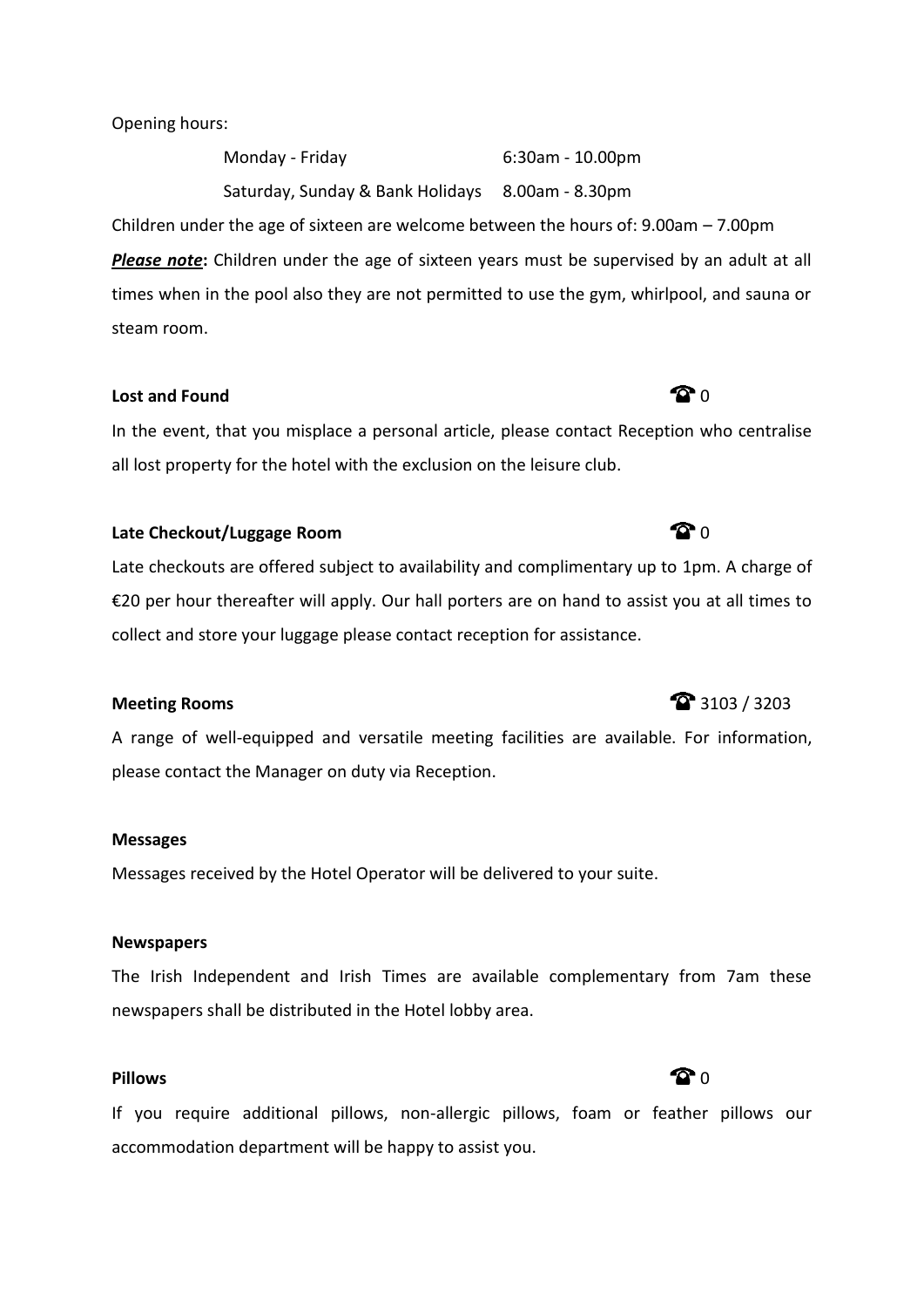The Hotel Sales Office will be happy to assist you with any inquiries.

## **Security Constants in the constant of**  $\Omega$   $\Omega$

Our personnel patrol the Suites 24 hours a day. For further information or any matters in relation to security, please contact the Manager on Duty by calling Reception.

#### **Shopping**

Limerick offers a wide variety of shops to suit many tastes and is only a short distance from the Hotel for example the Parkway shopping centre & the Crescent Shopping Centre. The Front Desk will be happy to provide you with more specific personalised propositions and would be delighted to arrange transportation when necessary.

#### **Sightseeing Tours**

Please contact the Front Desk and flyer stand at your disposal in the main lobby for this service.

### **Taxis**

Taxis are available on request. Please contact Reception.

#### **Telephone**

To obtain an outside line please dial "9". Your telephone is equipped with an International Direct Dial facility which enables you to make a long-distance call in the same way as a local call. If you wish to call another suite place 7 in front of the room number. i.e 7003, 7011. Or to call a bedroom in the Hotel place 5 in front of the room number for example 5103. For further assistance, please consult the telephone within this guest directory.

#### **Toiletries** 0

Should you require additional toiletries, please contact Reception. Should you wish to purchase shaving kits or toothbrush kit these are available in the vending machine on the ground floor.

#### **Voltage**

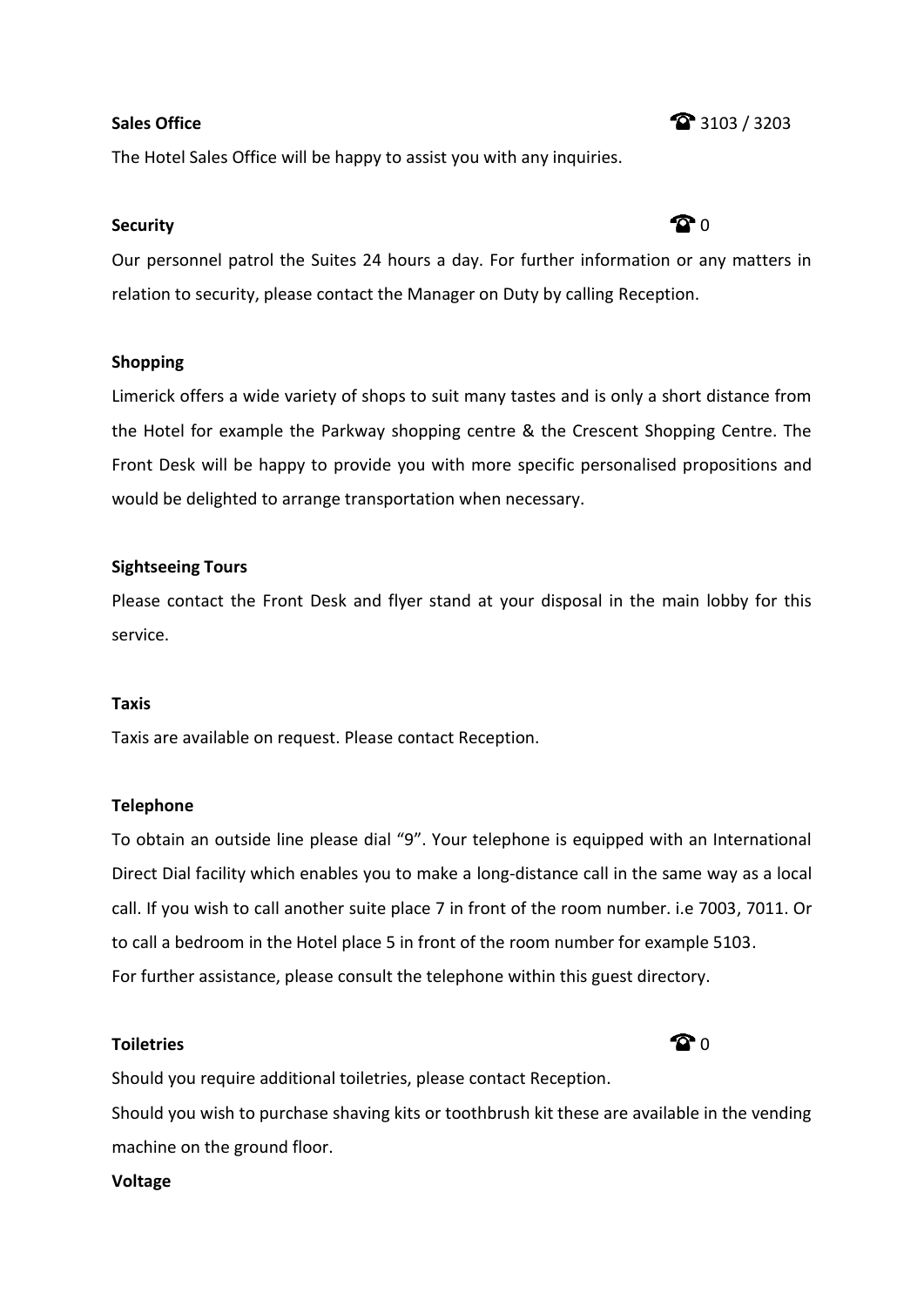All electric sockets are 220 volts A.C, except those specifically marked 110v. A converter is required for 110v and 115v appliances. Adaptors are available from reception when a deposit is paid and when available.

#### **Wake-up Calls**

Please contact Reception to arrange a wake-up call.

#### **Web Site**

You can view our hotel and even make your next reservation online by visiting our website:

#### *www.castletroypark.ie*

#### **Your Next Visit**

We would be happy to assist you with your reservations for another stay at our Hotel. Please contact reception.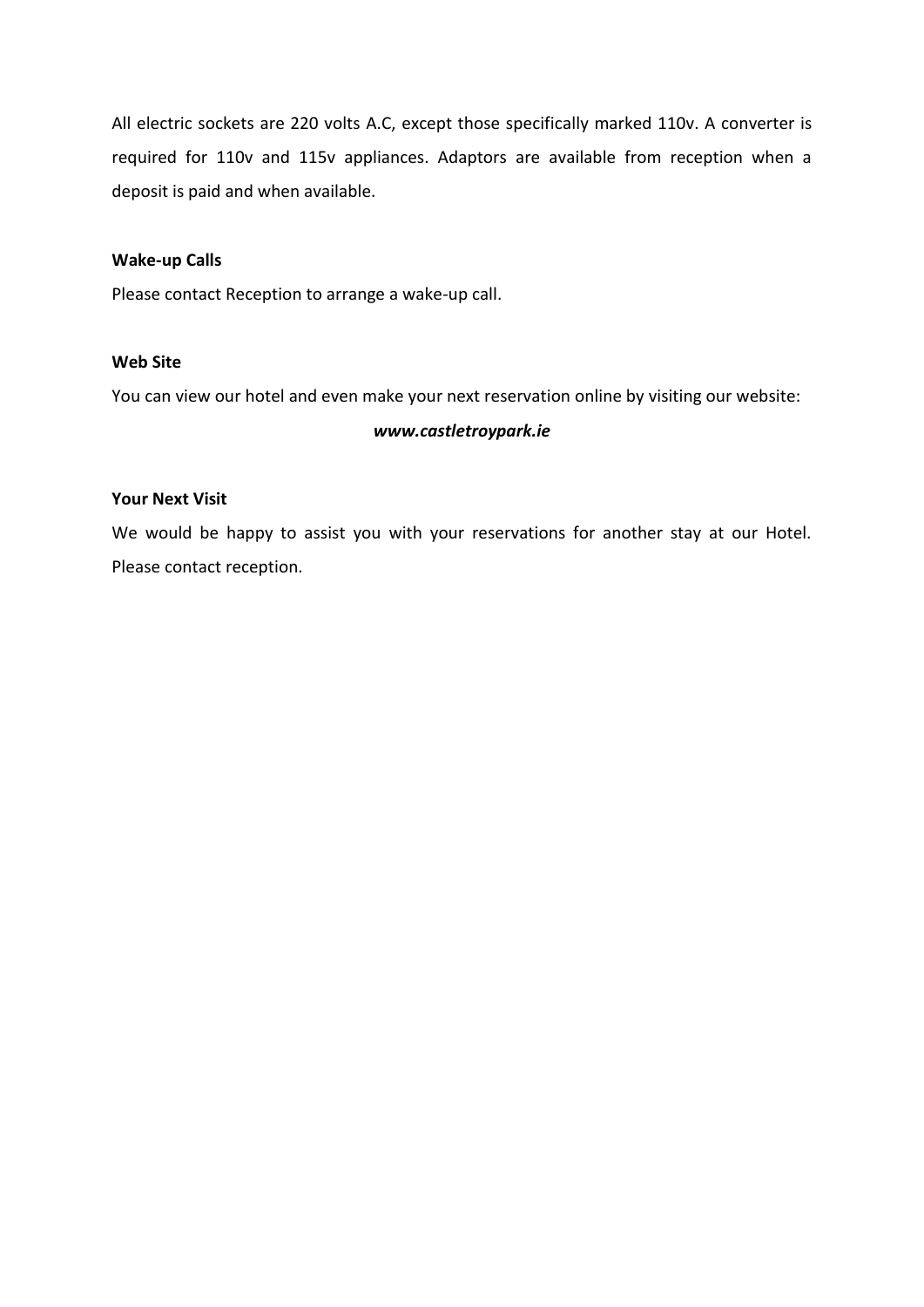# **Hotel Services**

## *The Garden Room*

## 3114

Overlooking the hotel courtyard and the Clare Hills, the Conservatory is the ideal setting for you and friends to enjoy a light meal from our "all day menu". The Conservatory with a full view of the garden offers the perfect environment to enjoy a coffee, afternoon tea, a light snack, or evening cocktails.

| <b>Continental Breakfast Daily</b> | 8.00am -11.00am        |
|------------------------------------|------------------------|
| <b>Snack Menu Daily</b>            | $11.00$ am - $9.45$ pm |
| <b>Evening Restaurant Sunday</b>   | $6.30 - 9pm$           |

## *The Brasserie Bar and Bistro*

## 3140

The Brasserie is a traditional Irish pub located on the ground floor beside reception. Here you can relax over a pint of your favourite brew and enter into conversation with friends new and old. The Brasserie also offers excellent cuisine every evening from 4.00pm to 9.45pm.

| Lunch        | $12.00 \text{pm} - 4 \text{pm}$ . |
|--------------|-----------------------------------|
| Sunday Lunch | $12.00 \text{pm} - 5 \text{pm}$ . |

Opening Hours:

| Monday - Thursday 10.30am - 11.30pm   |                   |
|---------------------------------------|-------------------|
| Friday and Saturday 11.30am - 12.30am |                   |
| Sunday                                | 11.30am - 11.00pm |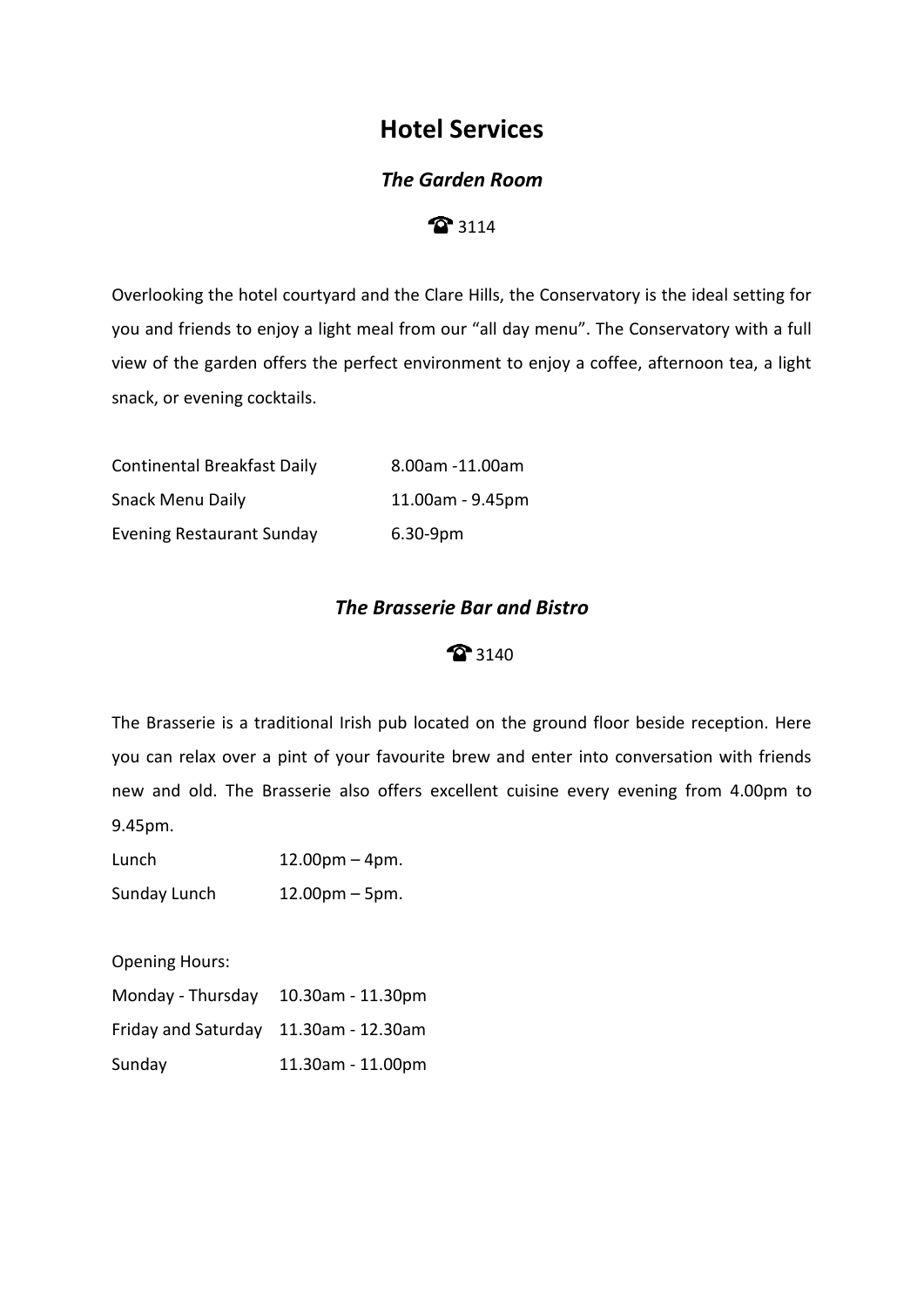## *McLaughlin's Restaurant*

## **3153**

The freshest ingredients, the finest of wines, a magical atmosphere. International and local dishes are created for your enjoyment by the Restaurant's award-winning chef. McLaughlin's Restaurant is located on the ground floor beside The Brasserie Bar and is open daily for breakfast. It is open for dinner nightly except Sunday nights. A Table d'hôte Sunday lunch is also served. Reservations are strongly recommended at weekends and busy periods.

Opening Times:

#### **Breakfast**

| Monday - Friday   | 7.00am - 10.00am |
|-------------------|------------------|
| Saturday & Sunday | 7.30am - 10.30am |

#### **Table d'Hôte Luncheon**

Sunday 1.00pm - 4.00pm

## **Table d'hote Dinner**

Monday & Saturday 6.00pm - 9.30pm